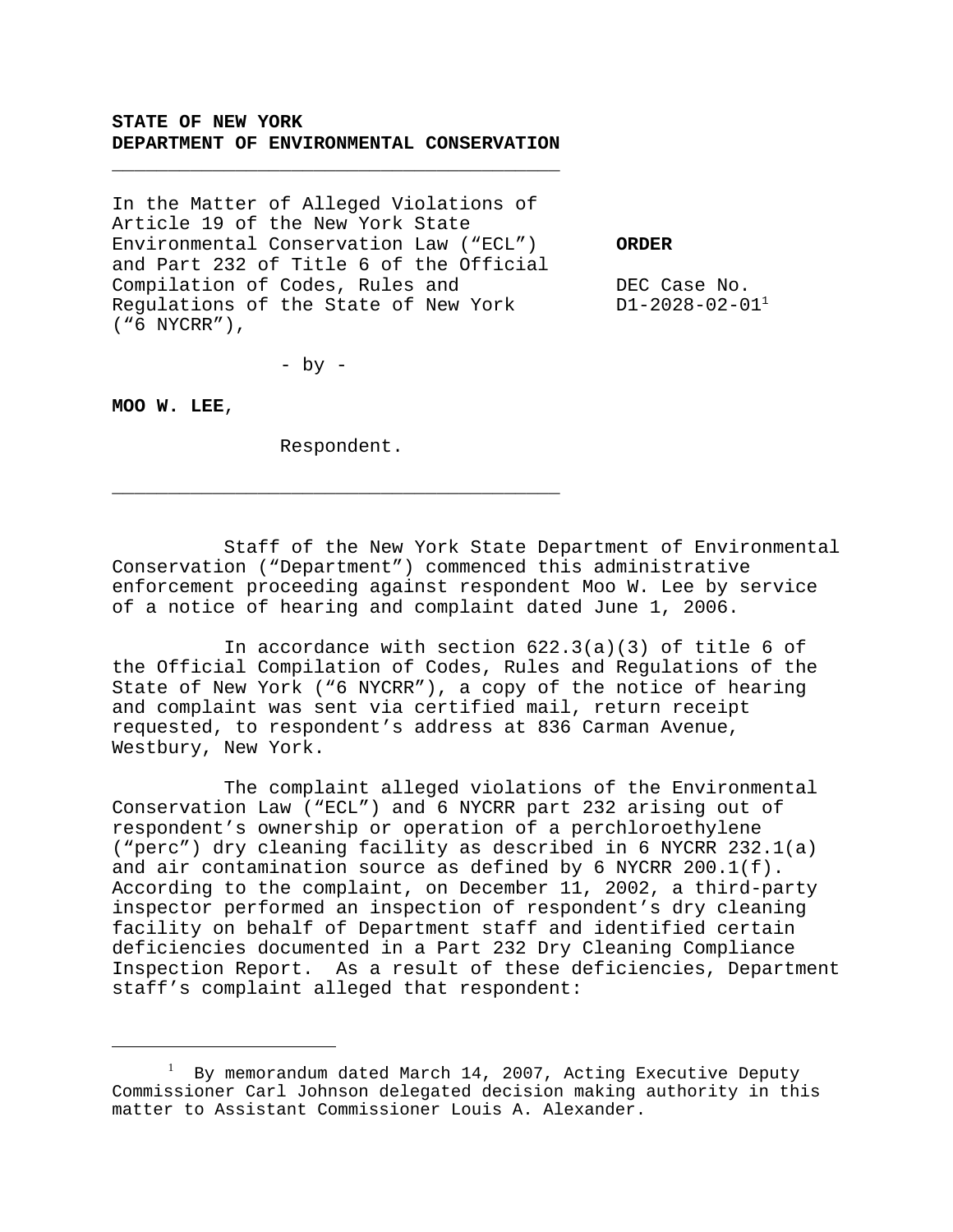1. Operated the subject perc dry cleaning facility in the year 2001 without ever having applied for and received a registration certificate from the Department by the applicable deadline, in violation of 6 NYCRR 201-4.1 and 232.15; and

2. Operated the subject perc dry cleaning facility in the year 2002 without ever having applied for and received a registration certificate from the Department by the applicable deadline, in violation of 6 NYCRR 201-4.1 and 232.15.

Pursuant to 6 NYCRR 622.4(a), respondent's time to serve an answer to the complaint expired on June 23, 2006, and has not been extended by Department staff. Respondent failed to file a timely answer or otherwise appear. Respondent also failed to appear at the pre-hearing conference held on August 2, 2006 at the Department's Region 1 headquarters in Stony Brook, New York. Accordingly, respondent is in default and has waived the right to a hearing.

Department staff filed a motion for default judgment, dated January 22, 2007, with the Department's Office of Hearings and Mediation Services. The matter was assigned to Administrative Law Judge ("ALJ") Mark D. Sanza, who prepared the attached default summary report. I adopt ALJ Sanza's report as my decision in this matter, subject to the following comments.

Based upon the record, I conclude that the proposed civil penalty and remedial measures sought by Department staff to address the violations are authorized and appropriate. I also conclude that the remedial measures are authorized and warranted, and the date by which respondent is to achieve compliance with applicable regulatory standards is reasonable.

**NOW, THEREFORE,** having considered this matter and being duly advised, it is **ORDERED** that:

I. Pursuant to 6 NYCRR 622.15, Department staff's motion for a default judgment against respondent Moo W. Lee is granted.

II. Respondent is adjudged to be in default and to have waived the right to a hearing in this administrative enforcement proceeding. Accordingly, the allegations against respondent, as contained in the complaint, are deemed to have been admitted by respondent.

III. Respondent is adjudged to have violated the provisions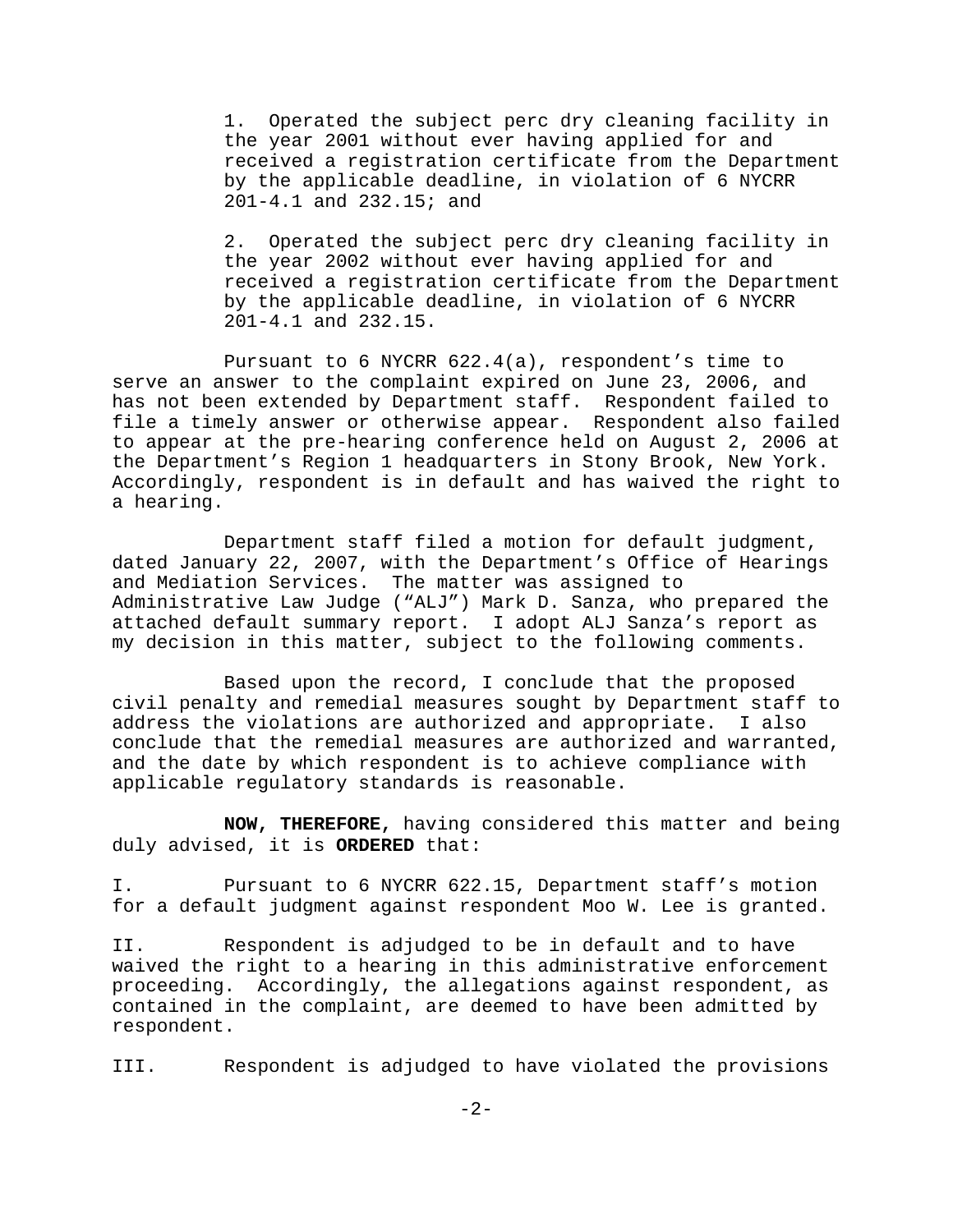of ECL article 19 and 6 NYCRR 201-4.1 and 232.15 on December 11, 2002 by operating the subject perc dry cleaning facility in the year 2001 without having applied for and received a registration certificate from the Department by the applicable deadline.

IV. Respondent is adjudged to have violated the provisions of ECL article 19 and 6 NYCRR 201-4.1 and 232.15 on December 11, 2002 by operating the subject perc dry cleaning facility in the year 2002 without having applied for and received a registration certificate from the Department by the applicable deadline.

V. Respondent Moo W. Lee is hereby assessed a civil penalty in the amount of three thousand dollars (\$3,000). The civil penalty shall be due and payable within thirty (30) days after the service of this order upon respondent. Payment shall be made in the form of a cashier's check, certified check or money order payable to the order of the "New York State Department of Environmental Conservation" and mailed to the Department at the following address:

> Michael J. Derevlany, Esq. New York State Department of Environmental Conservation Division of Environmental Enforcement 625 Broadway, 14<sup>th</sup> Floor Albany, New York 12233-5500

VI. Within sixty (60) days after service of this order, respondent is hereby directed to have the subject perc dry cleaning facility registered in accordance with the provisions of 6 NYCRR 201-4.1 and 232.15(b). The dry cleaning machinery at the subject facility cannot be operated until the registration required by this paragraph has taken place. If respondent fails to have the subject perc dry cleaning facility registered by the time period set forth herein, such failure shall be deemed grounds to seal all air contamination sources at the subject dry cleaning facility pursuant to 6 NYCRR 200.5.

VII. All communications from respondent to the Department concerning this order shall be made to: Michael J. Derevlany, Esq., New York State Department of Environmental Conservation, 625 Broadway,  $14<sup>th</sup>$  Floor, Albany, New York 12233-5500.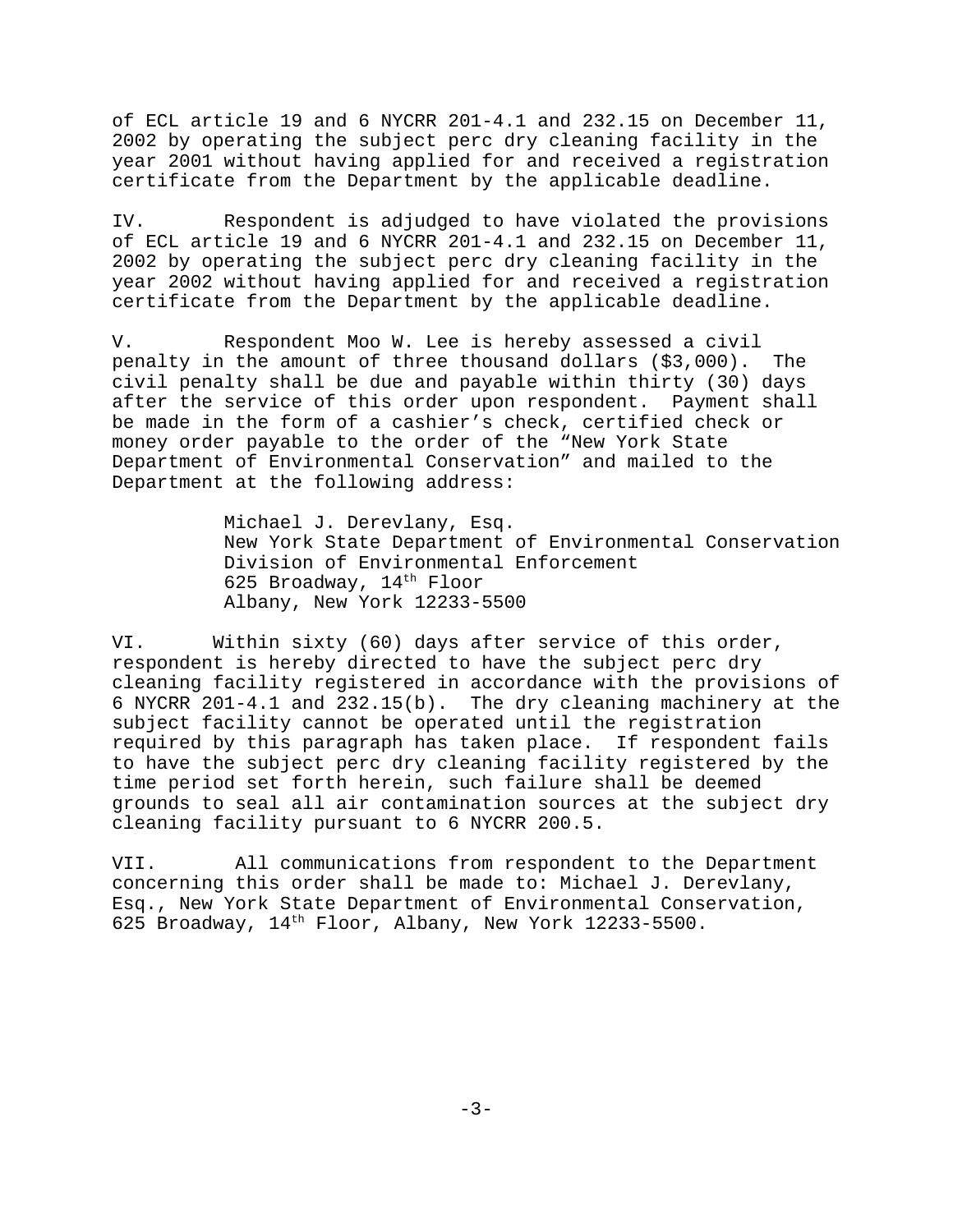VIII. The provisions, terms and conditions of this order shall bind respondent Moo W. Lee, and his agents, successors and assigns, in any and all capacities.

> For the New York State Department of Environmental Conservation

> > /S/

By: \_\_\_\_\_\_\_\_\_\_\_\_\_\_\_\_\_\_\_\_\_\_\_\_\_\_\_\_\_\_\_\_\_\_

Louis A. Alexander Assistant Commissioner

Dated: March 16, 2007 Albany, New York

TO: Moo W. Lee (By certified mail) c/o Lewis Cleaners 836 Carman Avenue Westbury, New York 11590-6428

Michael J. Derevlany, Esq. (By regular mail) New York State Department of Environmental Conservation Division of Environmental Enforcement 625 Broadway, 14<sup>th</sup> Floor Albany, New York 12233-5500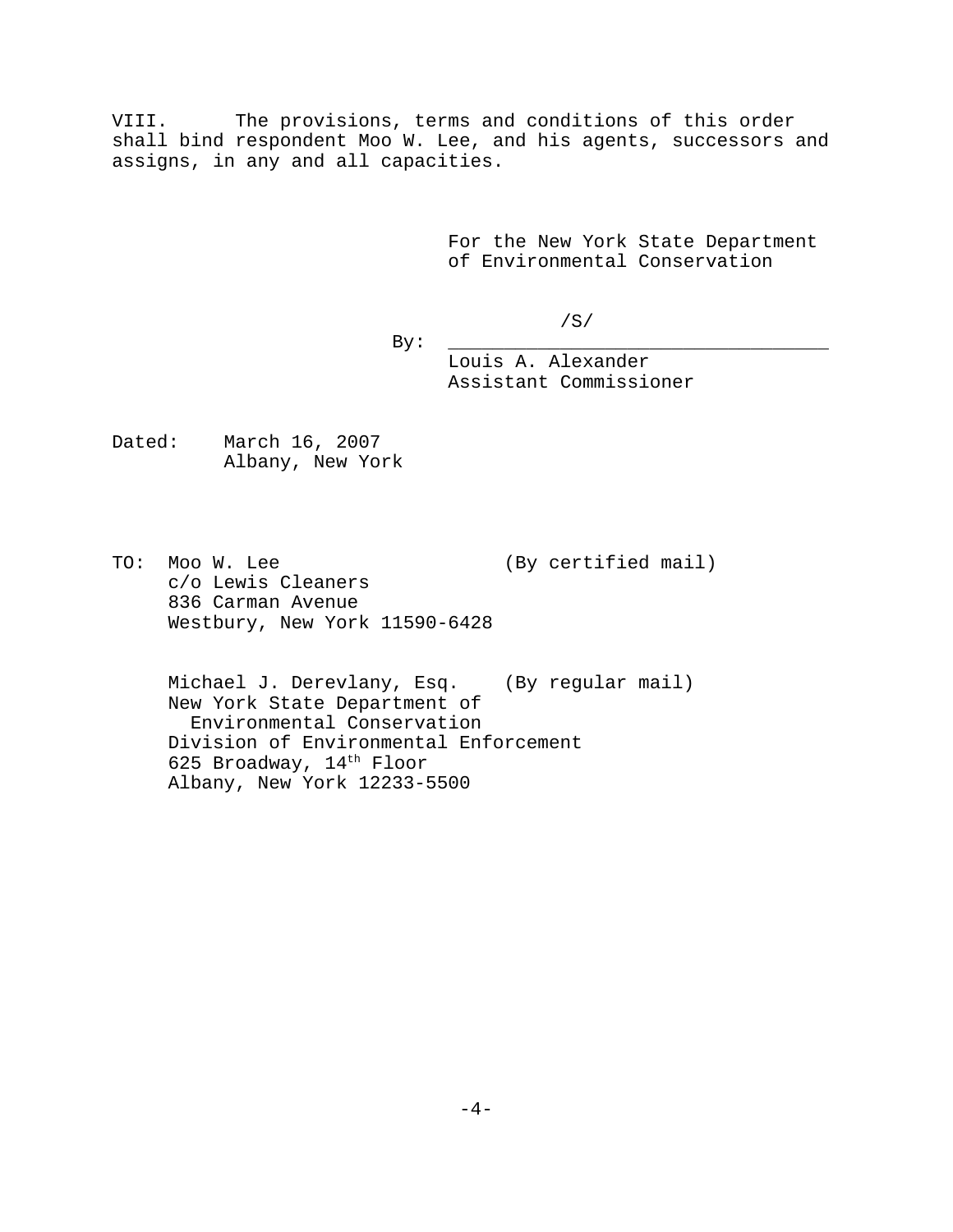## **STATE OF NEW YORK DEPARTMENT OF ENVIRONMENTAL CONSERVATION**

\_\_\_\_\_\_\_\_\_\_\_\_\_\_\_\_\_\_\_\_\_\_\_\_\_\_\_\_\_\_\_\_\_\_\_\_\_\_\_\_

In the Matter of Alleged Violations of Article 19 of the New York State **DEFAULT** Environmental Conservation Law ("ECL") **SUMMARY REPORT** and Part 232 of Title 6 of the Official Compilation of Codes, Rules and DEC Case No. Regulations of the State of New York D1-2028-02-01 ("6 NYCRR"),

 $-$  by  $-$ 

**MOO W. LEE,**

Respondent. \_\_\_\_\_\_\_\_\_\_\_\_\_\_\_\_\_\_\_\_\_\_\_\_\_\_\_\_\_\_\_\_\_\_\_\_\_\_\_\_

#### **Proceedings**

On June 1, 2006, staff of the Department of Environmental Conservation ("Department") commenced this administrative enforcement proceeding against respondent Moo W. Lee by mailing copies of a notice of hearing and complaint, both dated June 1, 2006, via certified mail, to respondent at 836 Carman Avenue, Westbury, New York 11590-6428, pursuant to section 622.3(a)(3) of title 6 of the Official Compilation of Codes, Rules and Regulations of the State of New York ("6 NYCRR").

According to the complaint, respondent Moo W. Lee owns or operates a dry cleaning facility known as Lewis Cleaners located at 836 Carman Avenue, Westbury (Nassau County), New York. The complaint maintains that respondent's facility is a perchloroethylene ("perc") dry cleaning facility as described in 6 NYCRR 232.1(a) and an air contamination source as defined by 6 NYCRR 200.1(f).

The complaint alleges that, on December 11, 2002, a third-party inspector performed an inspection of respondent's perc dry cleaning facility on behalf of Department staff and identified certain deficiencies documented in a Part 232 Dry Cleaning Compliance Inspection Report. As a result of these deficiencies, Department staff's complaint alleged that:

1. Respondent violated 6 NYCRR 201-4.1 and 232.15 by operating the subject perc dry cleaning facility in the year 2001 without having applied for and received a registration certificate from the Department by the applicable deadline;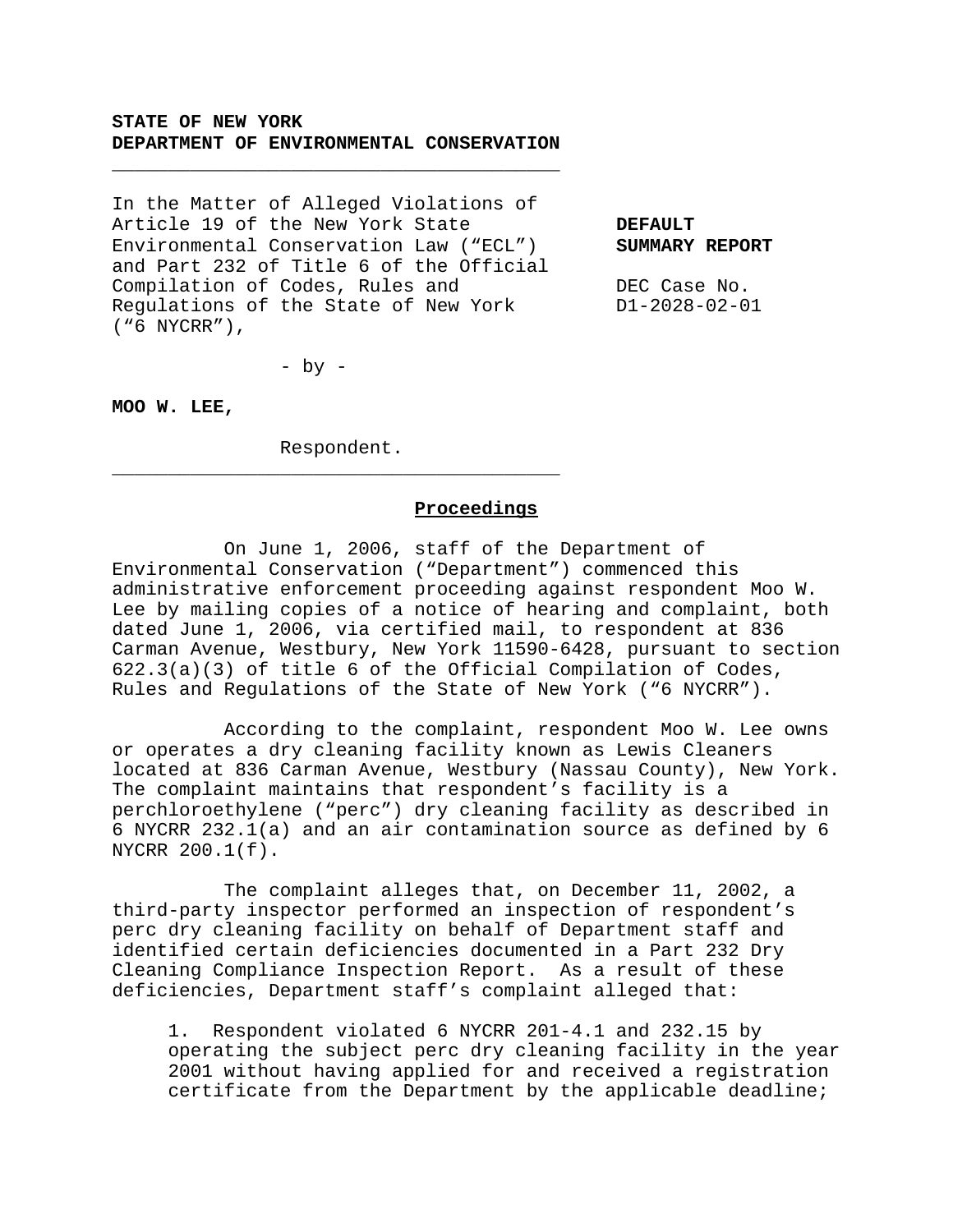2. Respondent violated 6 NYCRR 201-4.1 and 232.15 by operating the subject perc dry cleaning facility in the year 2002 without having applied for and received a registration certificate from the Department by the applicable deadline.

The June 1, 2006 notice of hearing stated that, pursuant to 6 NYCRR 622.4, respondent Moo W. Lee must serve an answer upon Department staff within twenty (20) days of receiving the notice of hearing and complaint. As provided for by 6 NYCRR 622.8, the notice of hearing also scheduled a pre-hearing conference for August 2, 2006 at 10:45 a.m. at the Department's Region 1 headquarters in Stony Brook, New York. The notice of hearing stated that if respondent failed either to file an answer or to attend the pre-hearing conference as scheduled, respondent would be in default and would waive his right to a hearing.

With a cover letter dated January 22, 2007, Michael J. Derevlany, Esq., compliance counsel for the Division of Air Resources within the Department's Division of Environmental Enforcement, filed a notice of motion for default judgment and a motion for default judgment, both dated January 22, 2007, with supporting papers against respondent Moo W. Lee. The supporting papers consisted of an affirmation by Mr. Derevlany dated January 22, 2007, which documents respondent's failure to file a timely answer and failure to appear, along with attached Exhibits marked A, B, C, and D.

Exhibit A contains a copy of the notice of hearing and complaint, both dated June 1, 2006, as well as a copy of the Part 232 Dry Cleaning Compliance Inspection Report from the inspection of respondent's dry cleaning facility on December 11, 2002. Exhibit B is an affidavit of service for the notice of hearing and complaint upon respondent sworn to by Department staff attorney Alyce M. Gilbert, Esq. on January 22, 2007. Exhibit C is a technical affidavit of Department staff engineer Robert Waterfall sworn to on January 19, 2007. Exhibit D is a technical affidavit of Department staff scientist Thomas Gentile sworn to on January 19, 2007. The technical affidavits of Department staff describe the environmental harm and human health risks associated with perc releases and respondent's violations of the cited provisions of 6 NYCRR part 232. Pursuant to 6 NYCRR 622.15(b), Department staff also provided a copy of a proposed order with its default motion papers.

Department staff's cover letter accompanying the instant motion indicate that its motion papers were mailed to

and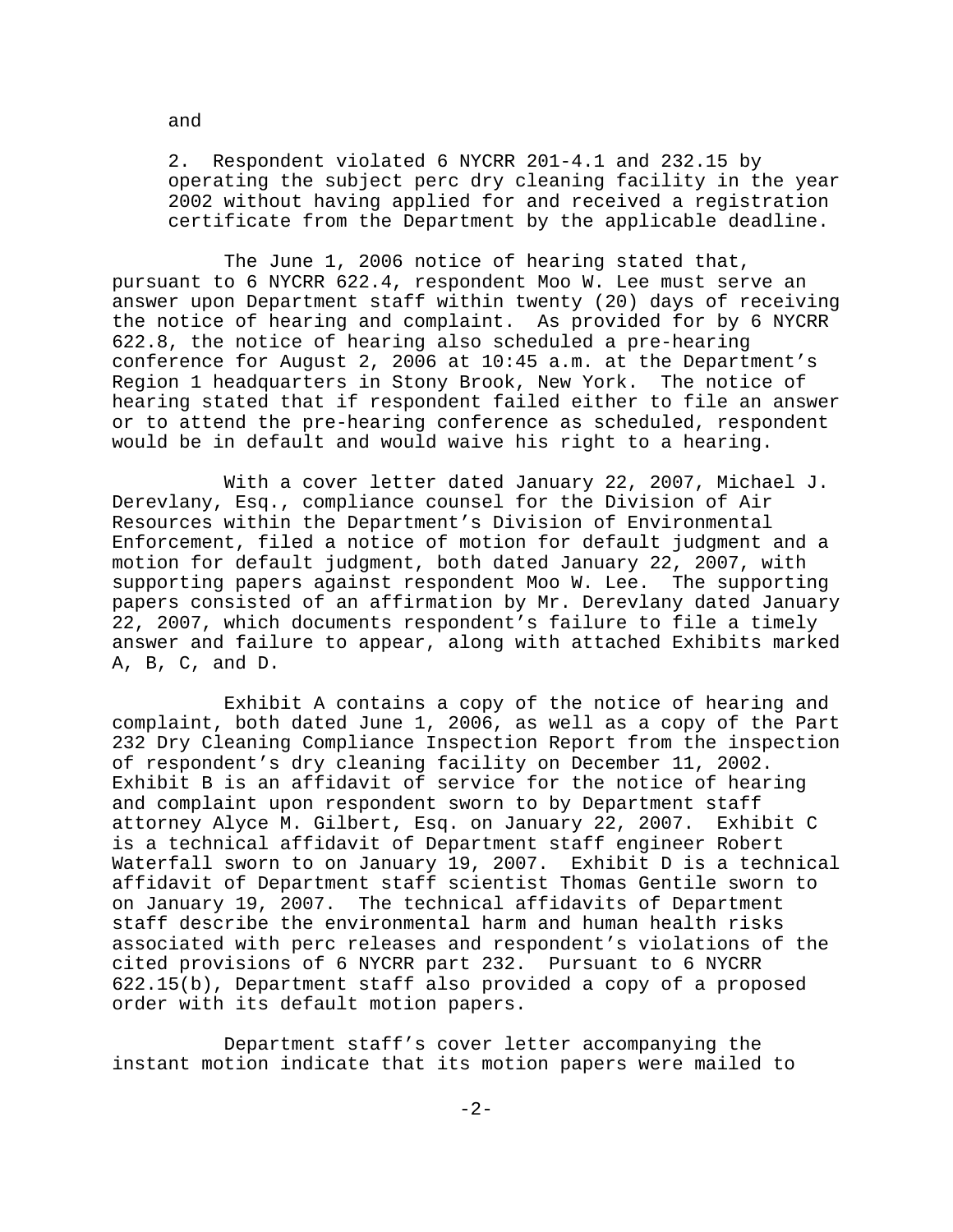respondent at his last known address and to the Department's Chief Administrative Law Judge ("Chief ALJ"), who assigned the matter to me in a letter dated January 26, 2007.

Pursuant to the Department's regulations, all parties have five days after a motion is served to file a response (see 6 NYCRR  $622.6[c][3])$ . When the time for performance of some act is measured from the service of an interlocutory paper (such as a motion), and service is made by mail, CPLR 2101(b)(2) gives the party so served five additional days within which to act. Thus, respondent had until February 1, 2007 to file a response to Department staff's motion.

The bases for staff's motion for default judgment, as set forth in Mr. Derevlany's affirmation, are respondent's failure to file a timely answer to the June 1, 2006 complaint, and respondent's failure to appear at the August 2, 2006 prehearing conference. Mr. Derevlany's cover letter which accompanied Department staff's default motion, indicates that a copy of the motion and supporting papers, as described above, was mailed to respondent Moo W. Lee at 836 Carman Avenue, Westbury, New York on January 22, 2007.

#### **Findings of Fact**

- 1. On June 1, 2006, Department staff attorney Alyce M. Gilbert, Esq. served a notice of hearing and complaint, both dated June 1, 2006, in DEC Case No. D1-2028-02-01 upon respondent Moo W. Lee d/b/a Lewis Cleaners by certified mail, return receipt requested, at respondent's last known address pursuant to 6 NYCRR 622.2(a)(3). Respondent received and signed for the notice of hearing and complaint on June 3, 2006.
- 2. The June 1, 2006 notice of hearing stated that, pursuant to 6 NYCRR 622.4, respondent Moo W. Lee d/b/a Lewis Cleaners must serve an answer upon Department staff within twenty (20) days of receiving the notice of hearing and complaint. As provided for by 6 NYCRR 622.8, the notice of hearing also scheduled a pre-hearing conference for August 2, 2006 at 10:45 a.m. at the Department's Region 1 headquarters in Stony Brook, New York. The notice of hearing stated that if respondent failed either to file an answer or to attend the pre-hearing conference as scheduled, respondent would be in default and would waive his right to a hearing.
- 3. With respect to the June 1, 2006 complaint, the time for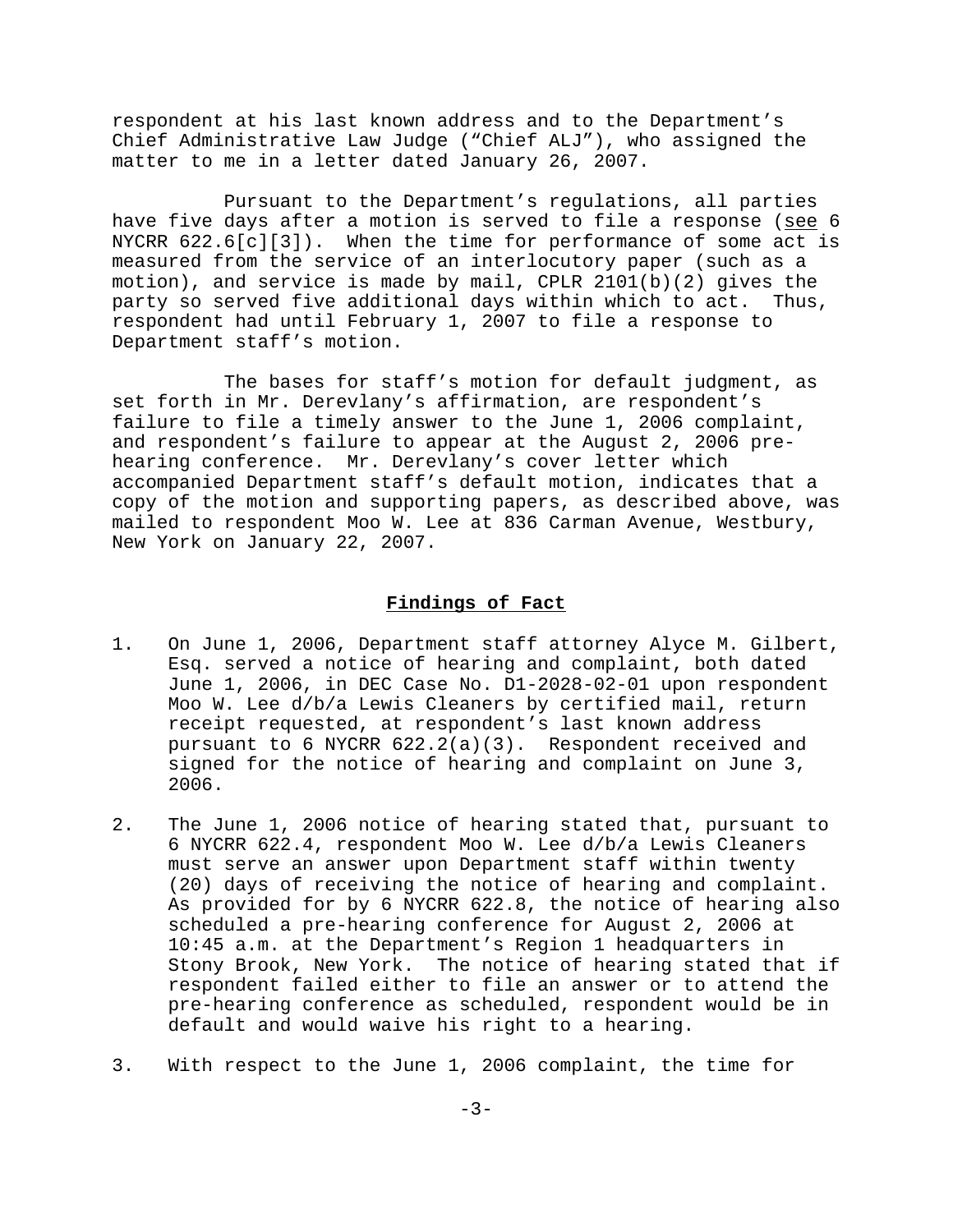respondent Moo W. Lee to serve an answer expired on June 23, 2006. As of the date of Department staff's default motion, respondent had not filed an answer.

4. With respect to the August 2, 2006 pre-hearing conference, respondent Moo W. Lee failed to appear at the time and place as set forth in the June 1, 2006 notice of hearing.

## **Discussion**

Department staff may commence an administrative enforcement proceeding by service of a notice of hearing and complaint (see 6 NYCRR 622.3[a][1]). Service of the notice of hearing and complaint must be by personal service consistent with the CPLR or by certified mail (see 6 NYCRR  $622.3[a][3])$ .

Pursuant to the Department's uniform enforcement hearing regulations, a respondent's failure either to file a timely answer or to appear at a pre-hearing conference constitutes a default and a waiver of the respondent's right to a hearing (see 6 NYCRR 622.15[a]). Under these circumstances, Department staff may move for a default judgment. Pursuant to 6 NYCRR 622.15(b), staff's default motion must contain:

- a. Proof of service upon the respondent of the notice of hearing and complaint or other such document which commenced the proceeding;
- b. Proof of the respondent's failure to file a timely answer or to appear at a pre-hearing conference; and
- c. A proposed order.

The January 22, 2007 affidavit of service of Department staff attorney Alyce M. Gilbert, Esq. demonstrates service of the June 1, 2006 notice of hearing and complaint upon respondent in a manner consistent with the requirements set forth in 6 NYCRR 622.3(a)(3). (See Matter of Polanaya Corp., Order of the Acting Commissioner, April 12, 2005, at 1.) In addition, the January 22, 2007 affirmation of Department staff attorney Michael J. Derevlany, Esq. demonstrates that respondent did not timely file any answer to the June 1, 2006 complaint and did not appear at the pre-hearing conference held on August 2, 2006.

Based on these circumstances, respondent Moo W. Lee has defaulted and waived his right to a hearing, and Department staff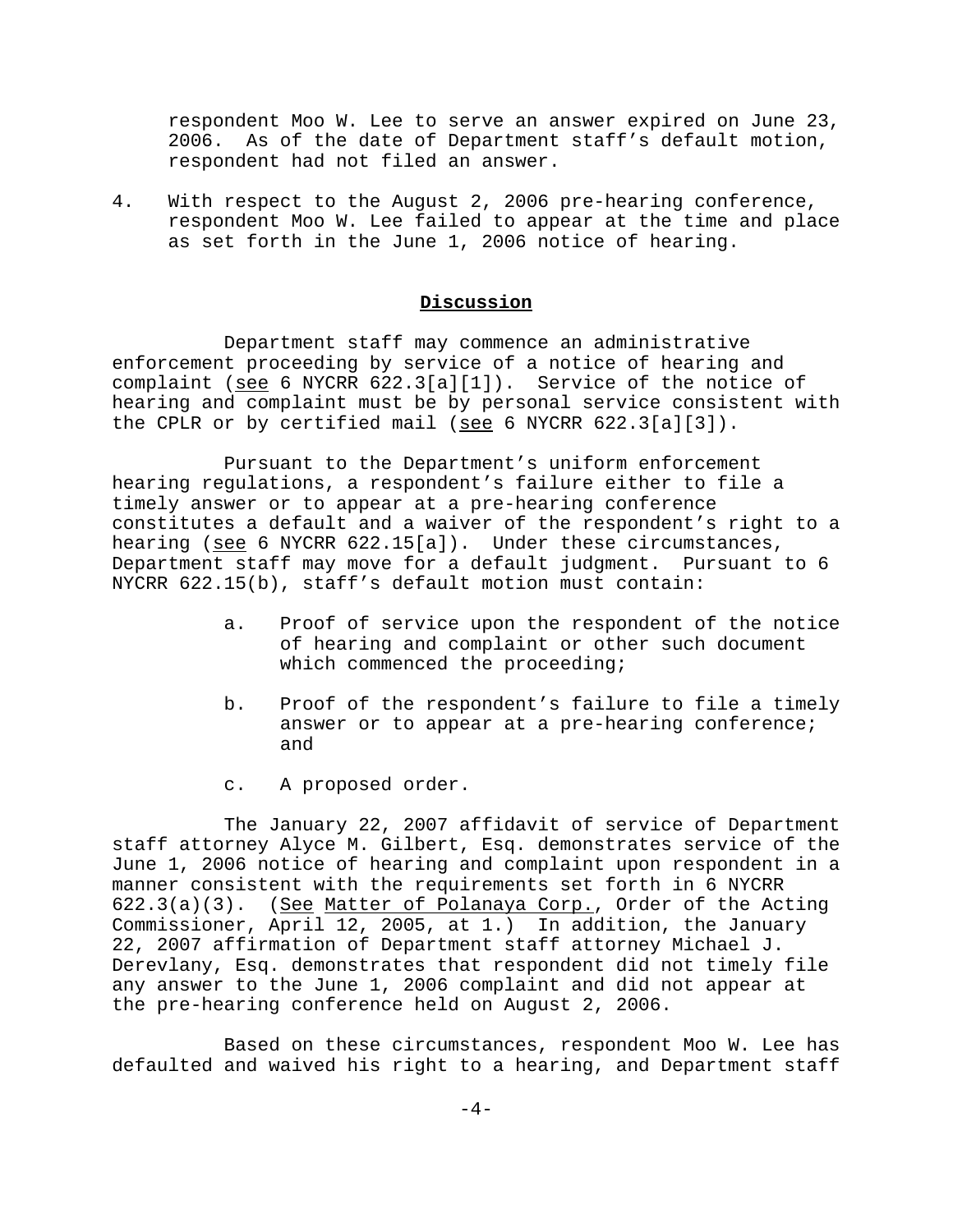is entitled to a default judgment pursuant to 6 NYCRR 622.15(a). By operation of the default, respondent is deemed to have admitted the factual allegations set forth in staff's complaint. Staff's motion papers also set forth factual allegations that demonstrate respondent's liability for each cause of action alleged by staff. Therefore, respondent's liability is established.

Department staff has provided a proposed order with its default motion papers. The proposed order would assess a total civil penalty of \$3,000.

When a respondent defaults, he waives the right to a hearing and is deemed to have admitted the factual allegations of the complaint with respect to liability for the violations charged. Department staff, however, still has the obligation to prove damages. (See Matter of Alvin Hunt d/b/a Our Cleaners, Decision and Order of the Commissioner, July 25, 2006, at 3-4.)

Any person (see Environmental Conservation Law ["ECL"] section 19-0107[1] and 6 NYCRR 200.1[bi]), who violates any provision of ECL article 19 or any code, rule or regulation which was promulgated thereto shall be liable, in the case of a first violation, for a penalty not less than three hundred seventy-five dollars nor more than fifteen thousand dollars for said violation and an additional penalty of not to exceed fifteen thousand dollars for said violation for each day during which such violation continues (see ECL 71-2103[1]). In this proceeding, Department staff are unaware of any specific prior 6 NYCRR part 232 violations at respondent's subject perc dry cleaning facility. (See affirmation of Michael J. Derevlany dated January 22, 2007 - "History of Noncompliance".)

Here, Department staff has proposed a total civil penalty that is substantially less than the potential maximum that could be assessed under the applicable provisions of law. This is particularly relevant given the inability of Department staff to monitor potential releases of perchloroethylene from the subject dry cleaning equipment resulting from the violations, as well as the continuing nature of them over the course of at least two years. In addition, the civil penalty requested by Department staff is appropriate and consistent with civil penalties assessed previously by the Commissioner in similar cases.

Finally, Department staff's default motion seeks to bring respondent's perc dry cleaning facility into compliance with the applicable regulations following the date of service of